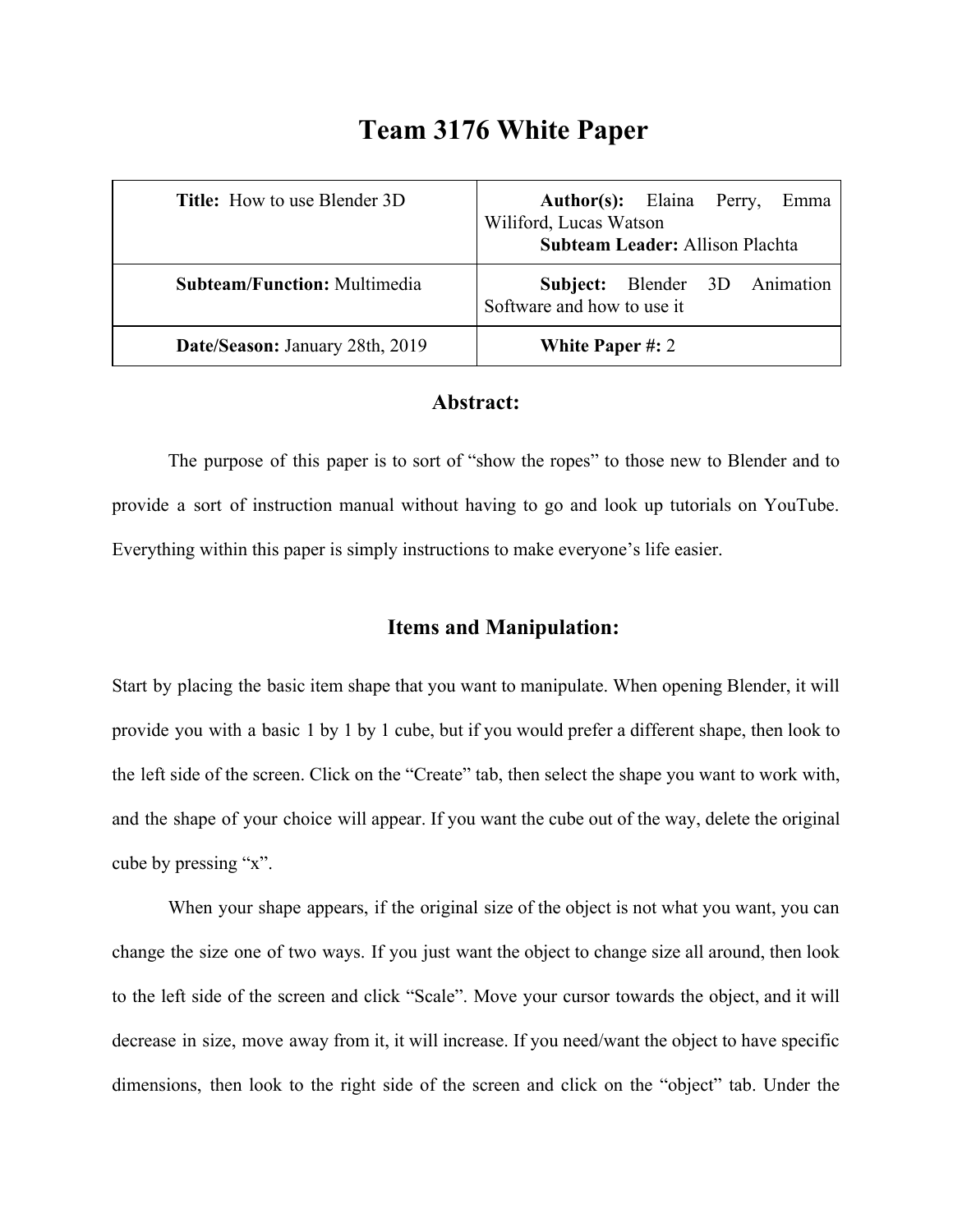"scale" section, type in the dimensions you want the object to occupy. Make sure to *pay attention* to the key in the bottom left of the object viewer that shows where X, Y, and Z are.

An object will usually have a strange almost pixel-y square texture to it. If you wish to change this, simply go to the "tools" tab on the left hand side and under "shading" choose "smooth". If you wish to sculpt/design your own shape, go to the "object mode" on the bottom left of the screen, click "sculpt mode". Once you click on "sculpt mode" click on the image on the top left under the "tools" tab. After you click on the image an array of brushes will come up. Select the brush of your choice and begin sculpting your masterpiece! The bar "rad" controls the size of your sculpt tool, while "str" controls the strength of your brush. Under the "tools" tab in sculpt mode you can find the options "add" and "subtract". "Add" acts like a normal brush, and is the default setting. However, "subtract" does the opposite, and almost erases the shape, or grinds it down.

To change the color of your object, look to the right side of the screen. Then, select "material" and click on the "new" tab. Select the item and then the white bar under the "diffuse" tab, and adjust the color accordingly. Keep in mind that this will color the *whole item* the color that you diffuse it to, so if you want to have something be different colors, make sure to color the parts *before* joining them.

When joining objects together, find the top right of your screen. Under "Scene" you will find all the shapes that are on the grid. Right click on the shape name and click "select". That shape will be highlighted. Then, right click on the next name of the shape you wish to join with the previous shape, and click select. Both shapes should now be highlighted. Now find the top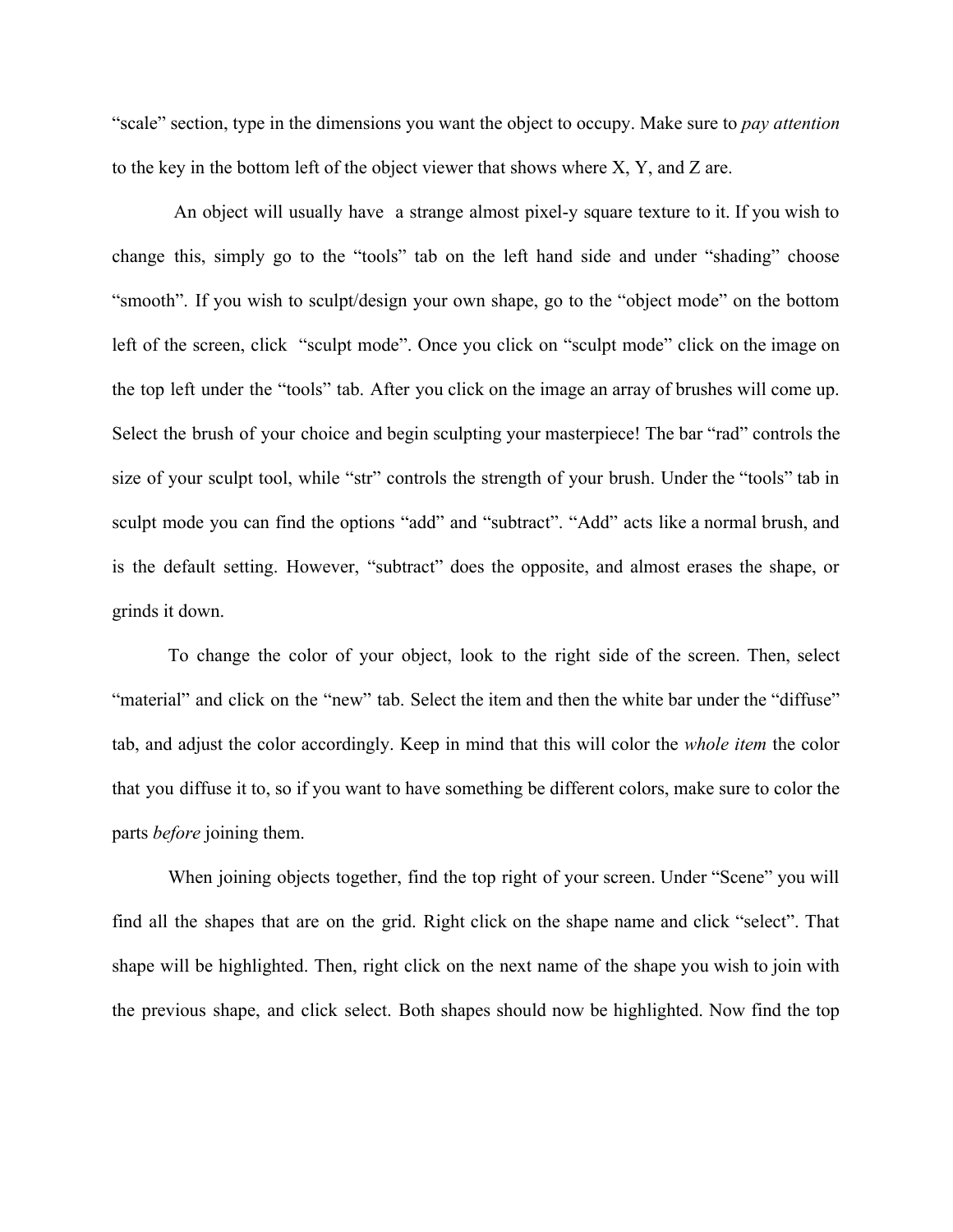left menu on your screen, and under "edit" click join. Your objects should now be joined together to make one shape and the two objects can now be moved together and sized together.

If you need to import another blender object, all you really need to do is copy and paste. There are two ways to do this, you can either go to the top right corner of the screen and select every object name that you want copied and then use Control C/V accordingly (we recommend this for small amounts of objects). Or if you have a lot of objects you want to copy and paste you can hold down the control key and left click button of your mouse, and draw a line over everything you want highlighted and use Control C/V.

### **Animation**

At the bottom of the screen find the key image and next to it should be a pull/down thing. Click on that and select "LocRotScale." then click on the object you want to move, move the green bar to where you want the key frame then click the key image. To remove a key frame, click the key image with the red cross over it.

If you want to watch your animation the way that it will appear when the final rendering is complete, go to the bottom of the screen. Select "View" in the right hand corner and then select "Cameras". Then, hit "Set Active object as Camera". Finally, go to the bottom of the screen and hit the play button to watch your animation through the Camera's eyes.

### **Rendering**

To render, look to the right side of the screen. Find the category labeled "Output." Click on the folder and find a safe spot to save the final project. Be careful, it is better to have a